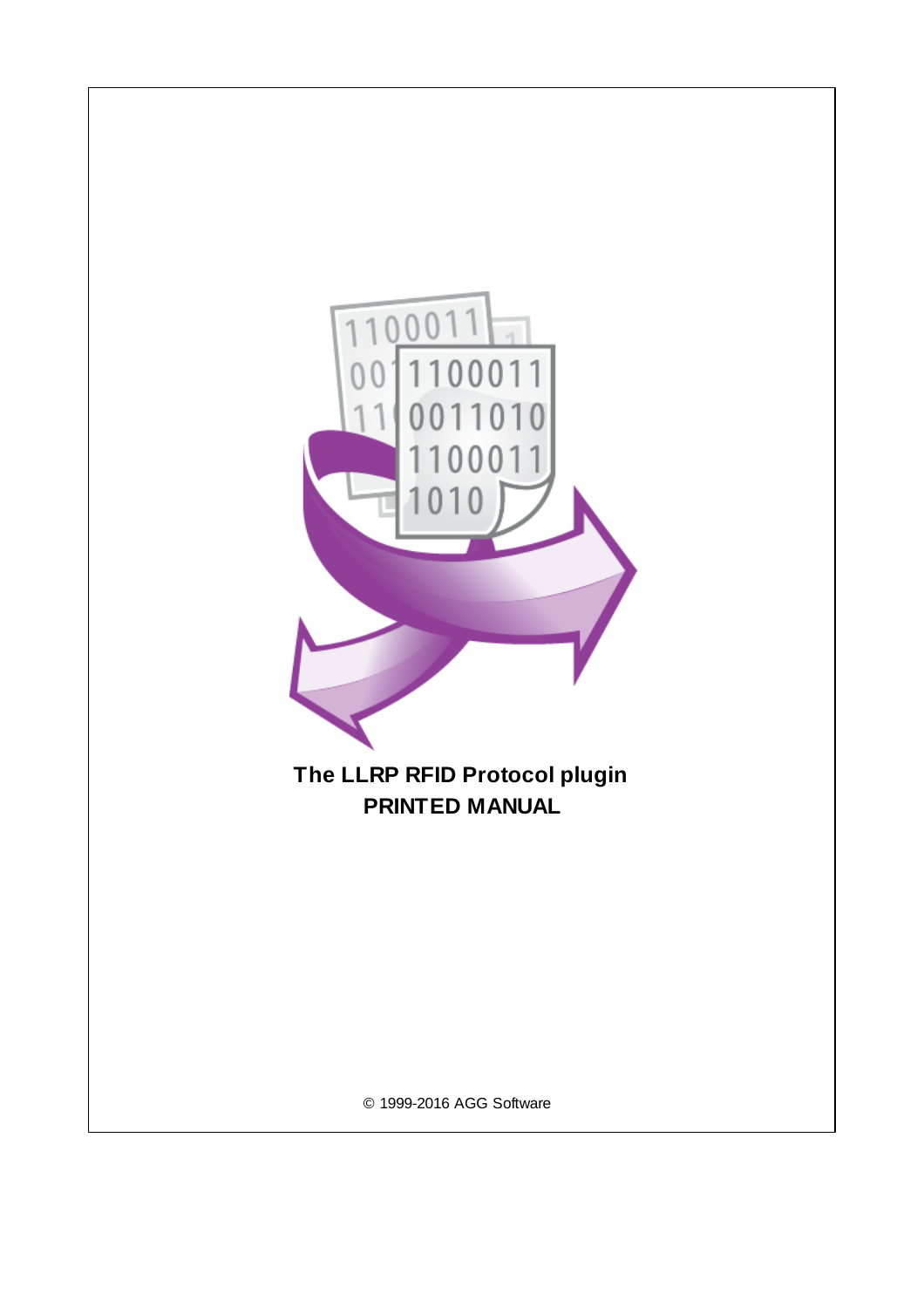# **LLRP RFID Protocol plugin**

#### **© 1999-2016 AGG Software**

All rights reserved. No parts of this work may be reproduced in any form or by any means - graphic, electronic, or mechanical, including photocopying, recording, taping, or information storage and retrieval systems - without the written permission of the publisher.

Products that are referred to in this document may be either trademarks and/or registered trademarks of the respective owners. The publisher and the author make no claim to these trademarks.

While every precaution has been taken in the preparation of this document, the publisher and the author assume no responsibility for errors or omissions, or for damages resulting from the use of information contained in this document or from the use of programs and source code that may accompany it. In no event shall the publisher and the author be liable for any loss of profit or any other commercial damage caused or alleged to have been caused directly or indirectly by this document.

Printed: 28.11.2016

**Publisher**

*AGG Software*

**Production**

*© 1999-2016 AGG Software http://www.aggsoft.com*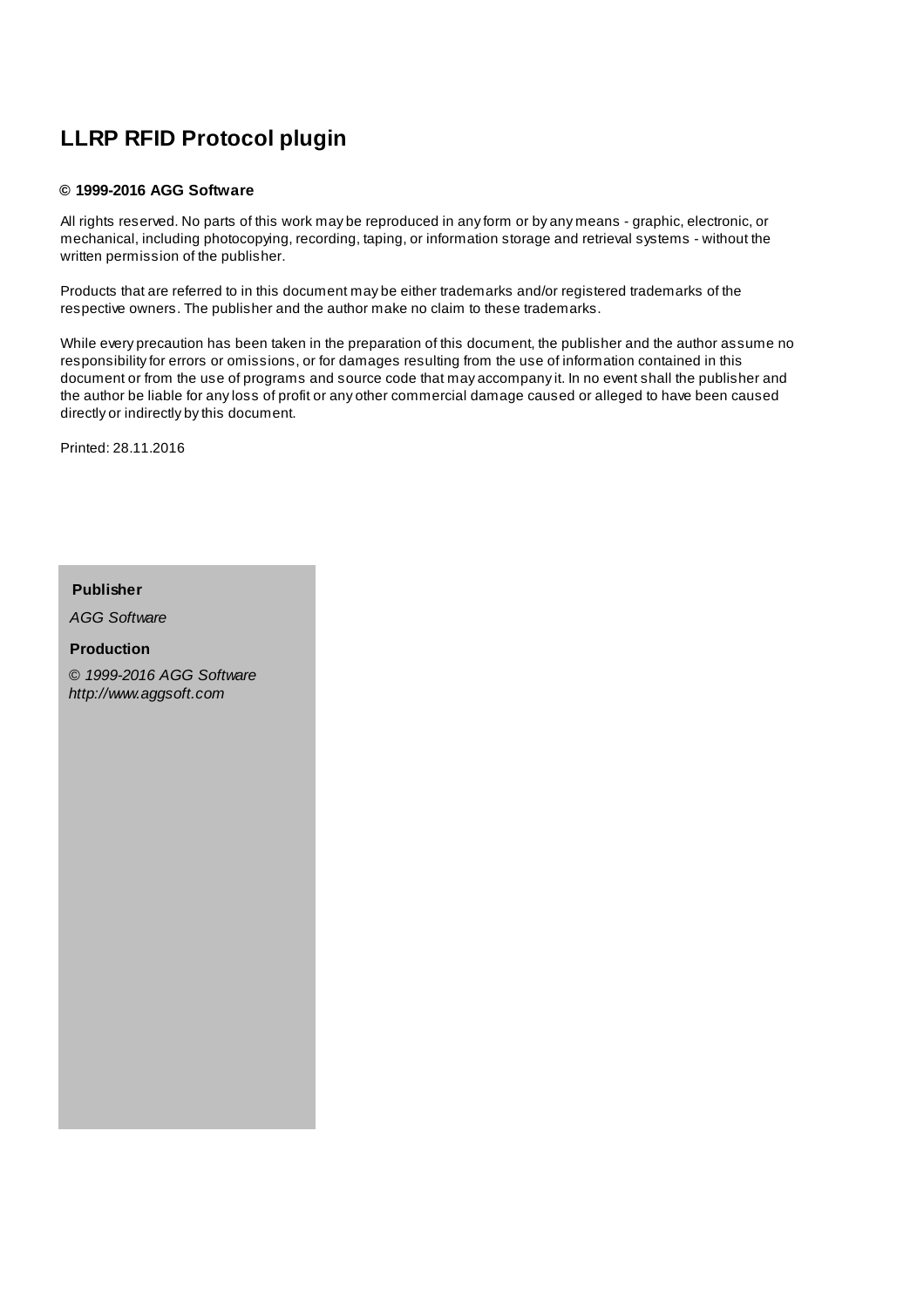# **Table of Contents**

| <b>Part 1 Introduction</b>                  |                         |
|---------------------------------------------|-------------------------|
| <b>Part 2 System requirements</b>           | 1                       |
| <b>Part 3 Installing LLRP RFID Protocol</b> | 2 <sup>1</sup>          |
| <b>Part 4 Glossary</b>                      | $\overline{\mathbf{4}}$ |
| <b>Part 5 User manual</b>                   | 5                       |
| <b>Part 6 Troubles?</b>                     | 13                      |
| 1 Possible problems                         | 13                      |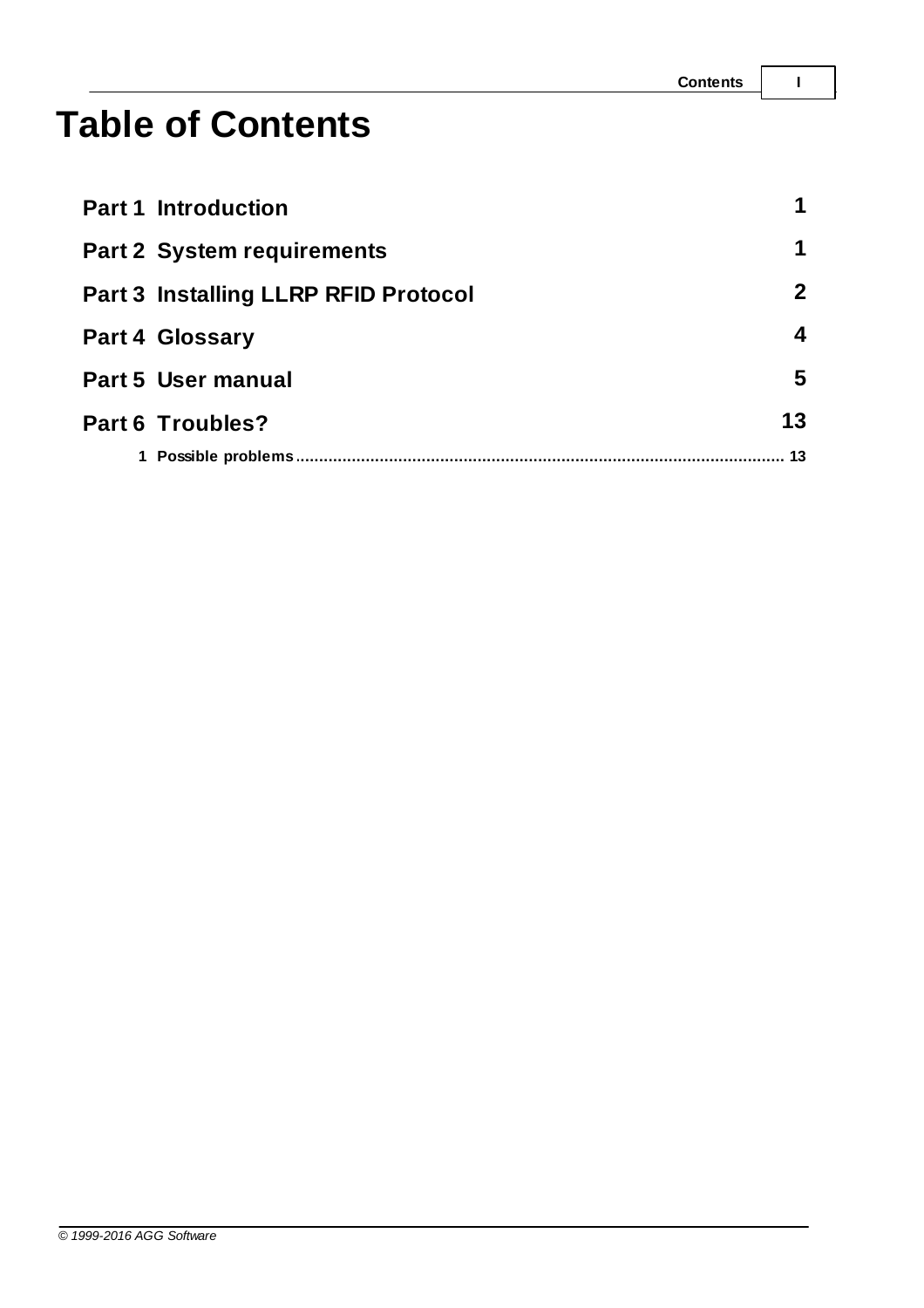# <span id="page-3-0"></span>**1 Introduction**

You can use our loggers and the LLRP Reader Protocol module to build a data collection server, and to integrate RFID readers that support the LLRP protocol into an enterprise's existing control and tracking system. In this system, RFID readers interact with tags and send data to Data Logger, which acts as the central server. The purpose of Data Logger is to pre-store and filter data, and possibly to write them to a log file or a database. Using the commonly used terminology, we can call this software solution "RFID Middleware."

This module has the following features:

- Can work as a client and polling the RFID readers and read tags;
- Can work as a server and receive notifications from a RFID reader;
- Can write information to the tag's memory;
- Can change tag's EPC ID.

# <span id="page-3-1"></span>**2 System requirements**

The following requirements must be met for "LLRP RFID Protocol" to be installed:

**Operating system**: Windows 2000 SP4 and above, including both x86 and x64 workstations and servers. A latest service pack for the corresponding OS is required.

**Free disk space**: Not less than 5 MB of free disk space is recommended.

**Special access requirements**: You should log on as a user with Administrator rights in order to install this module.

The main application (core) must be installed, for example, Advanced Serial Data Logger.

#### **Notes for Microsoft Vista and above**:

Since our software saves data to the registry and installs to the Program Files folder, the following requirements must be met:

- 1. You need Administrator rights to run and install our software
- 2. The shortcut icon of our software will be located on the desktop;
- 3. Windows Vista will ask for your confirmation to continue the installation.

NOTE: You can configure the user account only once in order not to see the above dialog box any more. Search Google for the solution of this problem.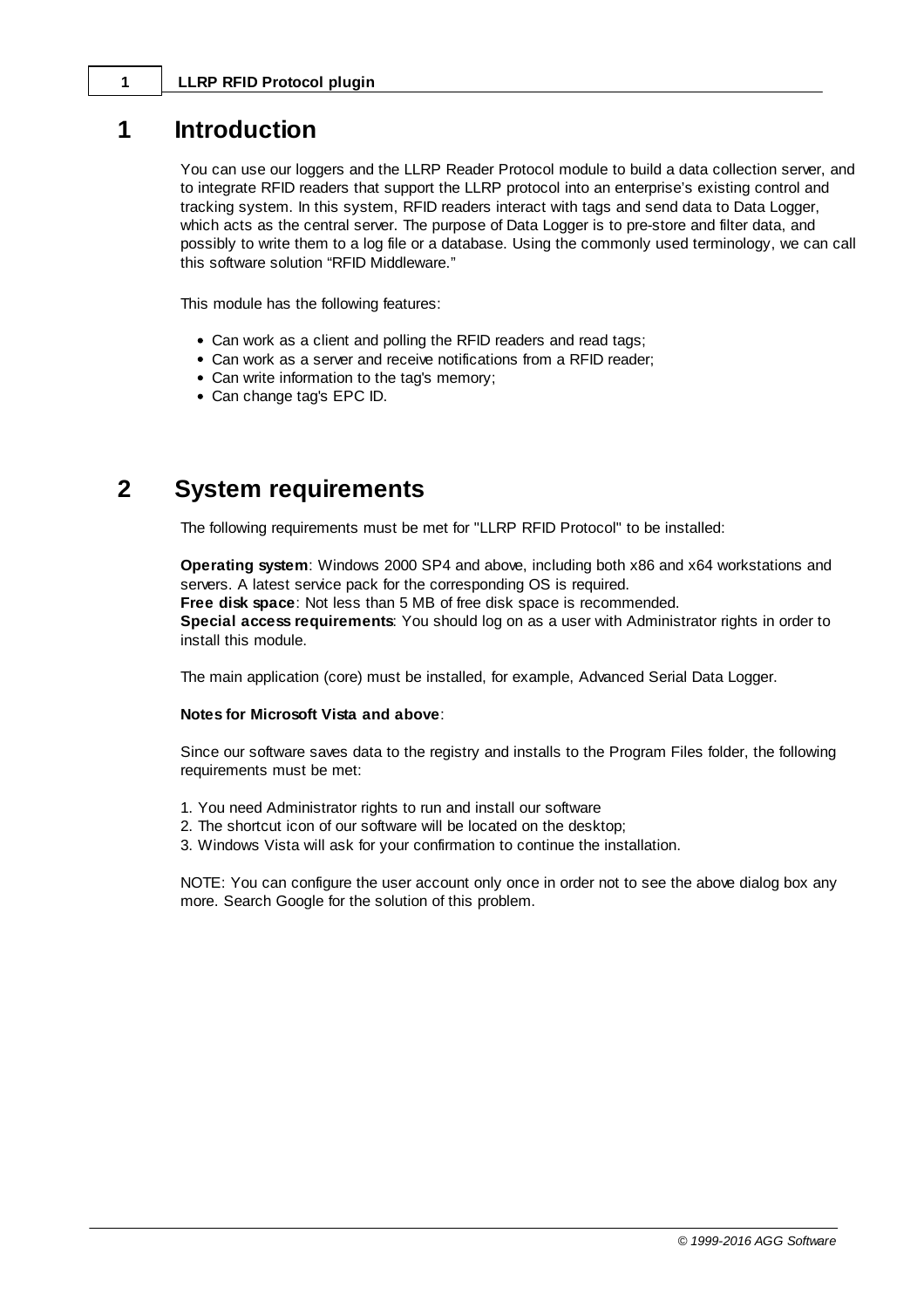# <span id="page-4-0"></span>**3 Installing LLRP RFID Protocol**

- 1. Close the main application (for example, Advanced Serial Data Logger) if it is running;
- 2. Copy the program to your hard drive;
- 3. Run the module installation file with a double click on the file name in Windows Explorer;
- 4. Follow the instructions of the installation software. Usually, it is enough just to click the "Next" button several times;
- 5. Start the main application. The name of the module will appear on the "Modules" tab of the "Settings" window if it is successfully installed.

If the module is compatible with the program, its name and version will be displayed in the module list. You can see examples of installed modules on fig.1-2. Some types of modules require additional configuration. To do it, just select a module from the list and click the "Setup" button next to the list. The configuration of the module is described below.

You can see some types of modules on the "Log file" tab. To configure such a module, you should select it from the "File type" list and click the "Advanced" button.

|                       | Configuration options<br>7<br>×                                                |         |             |        |
|-----------------------|--------------------------------------------------------------------------------|---------|-------------|--------|
| <b>COM</b> port       | <b>Query Parse Filter</b>                                                      |         |             |        |
| Log file              | Data query module                                                              |         |             |        |
| <b>Other</b>          | None                                                                           |         |             | Setup  |
| <b>Modules</b>        | Parser module                                                                  |         |             |        |
|                       | ASCII data query and parser (default.dll)                                      |         | Setup       |        |
| Query Parse<br>Filter | Parsing and exporting for data sent<br>Parsing and exporting for data received |         |             |        |
|                       | Select data filter modules                                                     |         |             |        |
|                       | Module name                                                                    | Version |             |        |
|                       | Expressions (expressions.dll)                                                  |         | 4.0.34.1103 |        |
| Data export           | Script execute (scriptexec.dll)                                                |         | 4.0.31.1103 |        |
| Events handling       |                                                                                |         |             |        |
|                       |                                                                                |         |             |        |
|                       | Up<br>Help<br>Down                                                             |         | Setup       |        |
|                       | 0K                                                                             |         |             | Cancel |

**Fig.1. Examples of installed modules**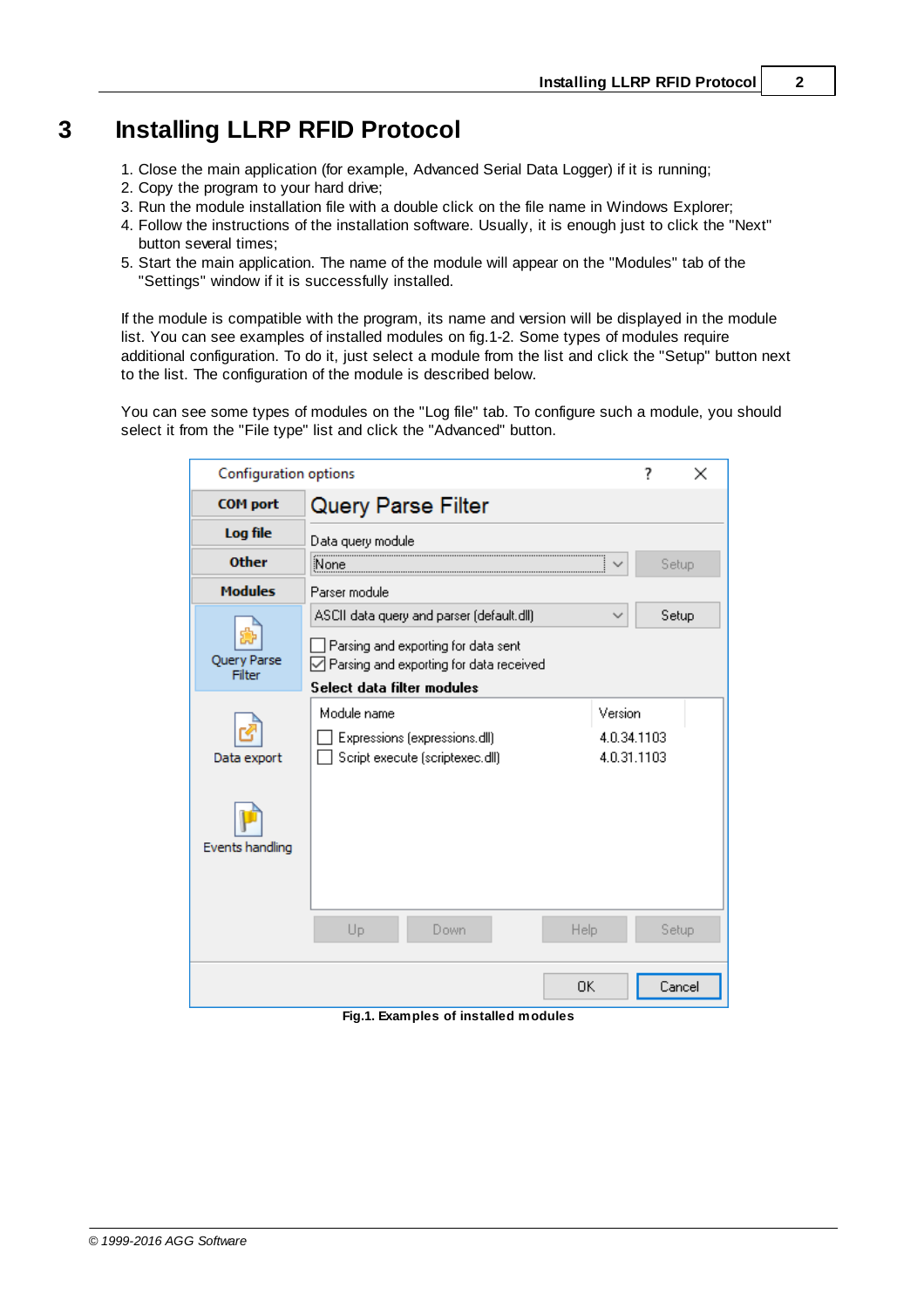|                                                         | 7<br><b>Configuration options</b><br>$\times$                                                                                                          |                                                                 |        |  |
|---------------------------------------------------------|--------------------------------------------------------------------------------------------------------------------------------------------------------|-----------------------------------------------------------------|--------|--|
| <b>COM</b> port                                         | Data export                                                                                                                                            |                                                                 |        |  |
| Log file                                                | Select data export modules                                                                                                                             |                                                                 |        |  |
| <b>Other</b><br><b>Modules</b><br>Query Parse<br>Filter | Module name<br>DDE Server (ddesrv.dll)<br>◡<br>ODBC database (odbcexport.dll)<br>OPC server (buildin.dll)<br>SQL Database Professional (sqldb_pro.dll) | Version<br>4.0.29.1103<br>4.0.35.1115<br>3.2.0.6<br>4.0.51.1103 |        |  |
| Data export                                             | Download plugin now<br>Help<br>Redirect data to another configuration                                                                                  | Setup                                                           |        |  |
| Events handling                                         | Configuration                                                                                                                                          |                                                                 |        |  |
|                                                         | 0K                                                                                                                                                     |                                                                 | Cancel |  |
| Fig.2. Examples of installed modules                    |                                                                                                                                                        |                                                                 |        |  |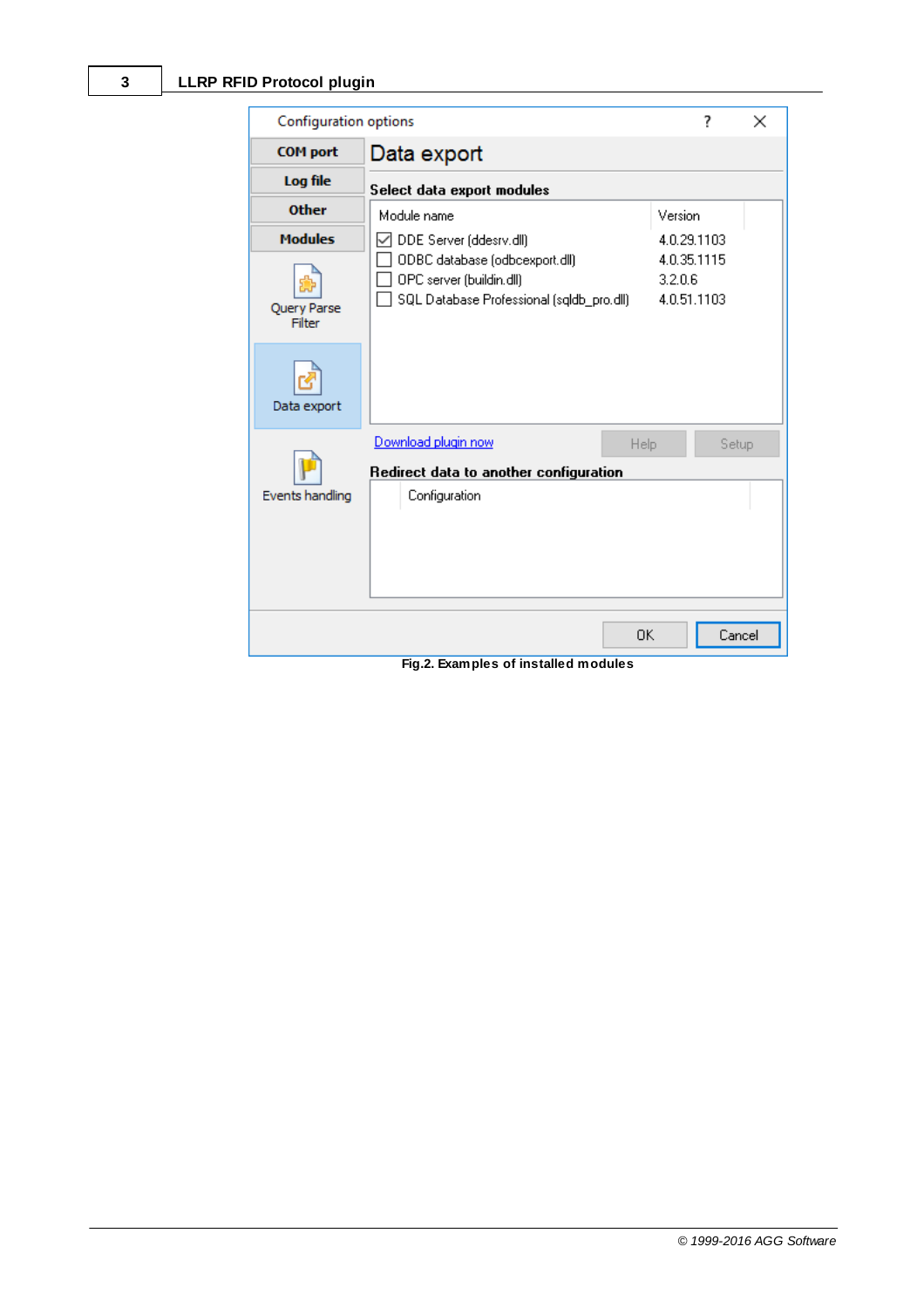|                                      | Configuration options<br>7<br>×     |      |             |        |  |
|--------------------------------------|-------------------------------------|------|-------------|--------|--|
| <b>COM</b> port                      | <b>Events handling</b>              |      |             |        |  |
| Log file                             | Select events handling modules      |      |             |        |  |
| <b>Other</b>                         | Module name                         |      | Version     |        |  |
| <b>Modules</b>                       | Events notification (events.dll)    |      | 4.0.39.1103 |        |  |
| Query Parse<br>Filter                | Scheduler & Hotkeys (scheduler.dll) |      | 4.0.23.1103 |        |  |
| Data export                          |                                     |      |             |        |  |
| <b>Events handling</b>               |                                     |      |             |        |  |
|                                      | Download plugin now                 | Help |             | Setup  |  |
|                                      |                                     | 0K   |             | Cancel |  |
| Fig.3. Examples of installed modules |                                     |      |             |        |  |

# <span id="page-6-0"></span>**4 Glossary**

#### **Plug-in** - module

**Main program** – the program shell that uses this module. For example: Advanced Serial Data Logger

**Parser** – the module that processes the data flow singling out data packets from it and variables from data packets. These variables are used in data export modules after that.

**Core** - see "Main program".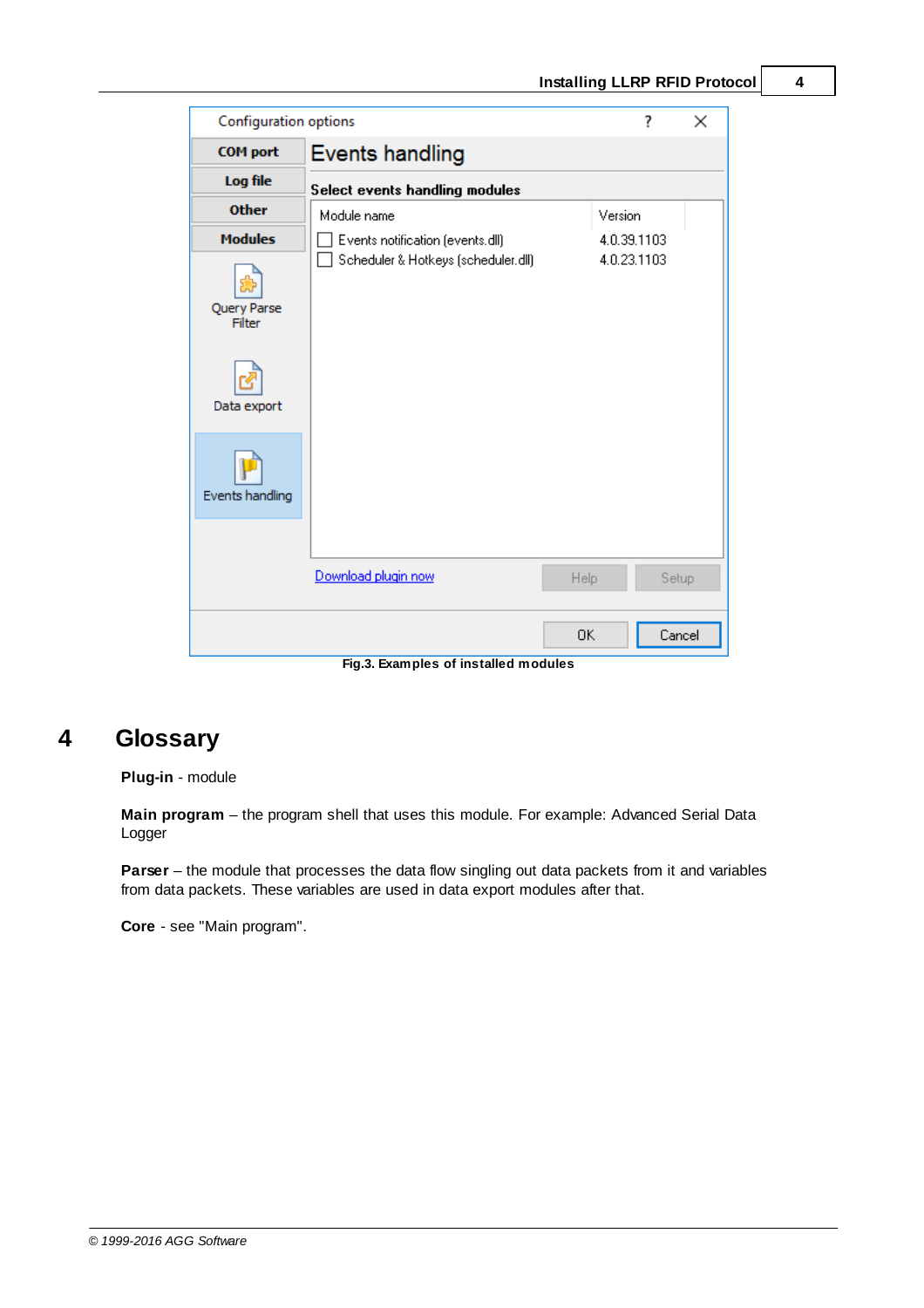# <span id="page-7-0"></span>**5 User manual**

### **Configuring the connection with the reader**

**Information:** According to the LLRP protocol specification, TCP port number 5084 is used for data transfer.

An RFID reader usually acts as a TCP server. In this case, the computer (client) initiates a connection to the reader and acts as a TCP client.

Note: Do not confuse the terms "client" (as referred to the LLRP protocol) and "TCP client."

Note: The logger's network activity may be blocked by your firewall. To make sure that the logger can do its job, add it to your firewall's exception list.

To configure the logger as a TCP client, specify the IP addresses of the RFID readers as shown in Figure 1.

|                                                                                                                                                                    | Configuration options<br>7                                                                                                                                   |   | $\times$ |
|--------------------------------------------------------------------------------------------------------------------------------------------------------------------|--------------------------------------------------------------------------------------------------------------------------------------------------------------|---|----------|
| <b>Device</b>                                                                                                                                                      | IP settings                                                                                                                                                  |   |          |
| IP settings                                                                                                                                                        | Protocol type<br>$\odot$ TCP/IP<br><b>UDP</b> multicast<br>$\supset$ UDP<br>HTTP(S)                                                                          |   |          |
| Server options                                                                                                                                                     | Mode<br>◉ Client (the program will connect to another server)<br>$\bigcirc$ Server (others will be connecting to this PC)<br>Remote host IP address and port | 3 |          |
| o-<br>٥-<br>101.01<br><b>Additional</b>                                                                                                                            | 192.168.1.112<br>5084<br>192.168.1.122:5084                                                                                                                  |   |          |
| Connection options:<br>Log file<br>$\sqrt{\phantom{a}}$ Try to connect after an unsuccessful attempt<br><b>Other</b><br>30<br>Next try after [s]<br><b>Modules</b> |                                                                                                                                                              | 싂 |          |
|                                                                                                                                                                    | OK.<br>$\mathbf{r}$<br><b>TOD</b>                                                                                                                            |   | Cancel   |

**Figure 1: Configuring the TCP client mode**

If the reader is configured as a TCP client (see the user manual for the reader), you should configure the logger as a TCP server. In this case, enter the server's IP address in each reader's settings. The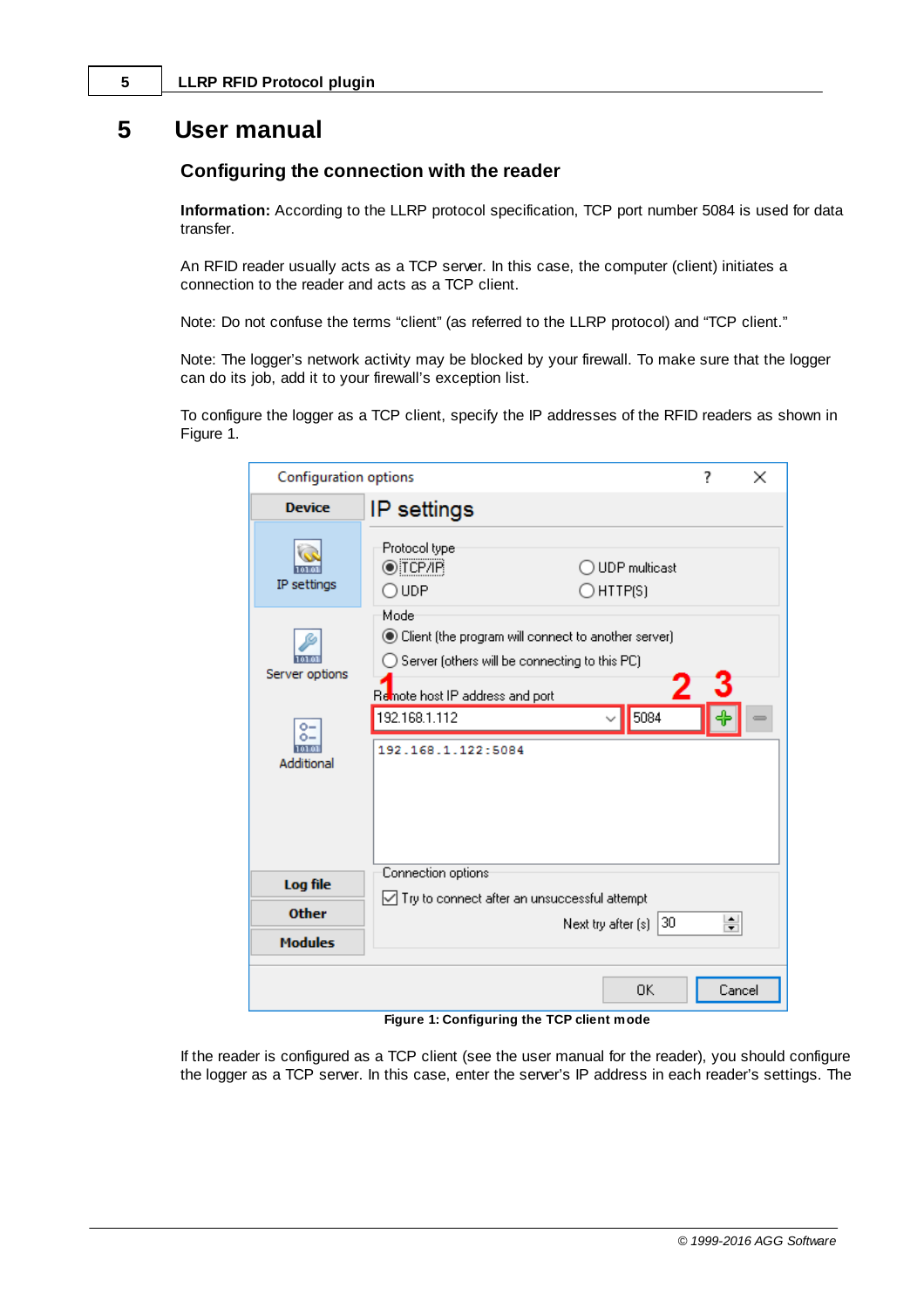TCP server will be waiting for readers to connect. In the TCP logger's settings, enter only one address and one port (see Figure 2).

**Information:** One server can simultaneously handle multiple readers.

|                                                        | <b>Configuration options</b><br>7<br>$\times$                                                                                                                  |   |        |
|--------------------------------------------------------|----------------------------------------------------------------------------------------------------------------------------------------------------------------|---|--------|
| <b>Device</b>                                          | IP settings                                                                                                                                                    |   |        |
| IP settings                                            | Protocol type<br>tCP/IP ⊙<br><b>UDP</b> multicast<br>∩∪DP<br>HTTP(S)                                                                                           |   |        |
| Server options<br>$0-$<br>$0-$<br>101.01<br>Additional | Mode<br>◉ Client (the program will connect to another server)<br>Server (others will be connecting to this PC)<br>Local IP address and port<br>5084<br>0.0.0.0 |   |        |
| Log file<br><b>Other</b>                               | Connection options<br>$\sqrt{ }$ Try to connect after an unsuccessful attempt                                                                                  |   |        |
| <b>Modules</b>                                         | 30<br>Next try after [s]                                                                                                                                       | 싂 |        |
|                                                        | <b>OK</b>                                                                                                                                                      |   | Cancel |

**Figure 2: Configuring the TCP server mode**

To ensure a stable connection with the readers, it is recommended to configure the selected options as shown in Figure 3.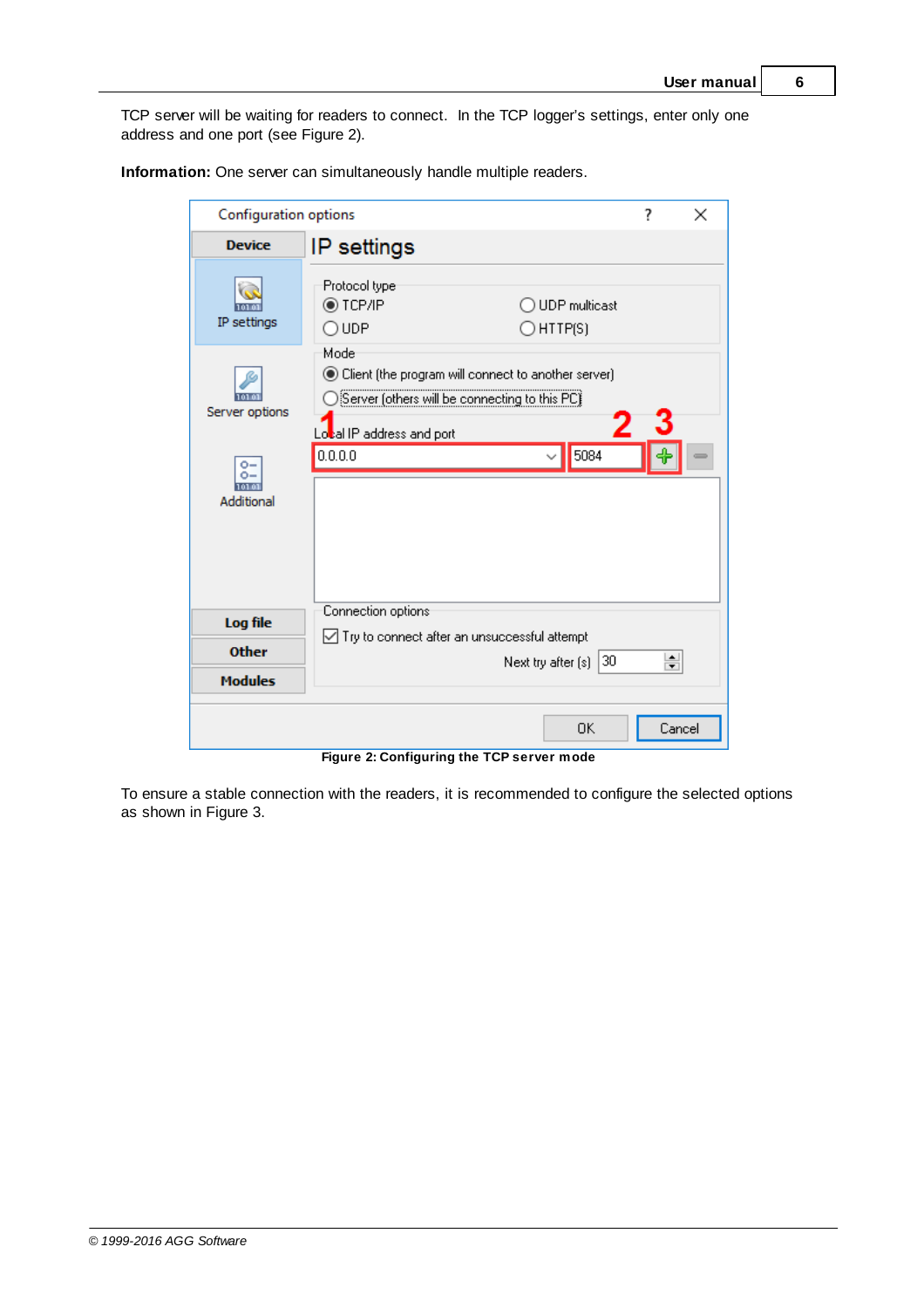| <b>Configuration options</b>     |                                                                                                                                           |     | 7                                                                | ×                                           |
|----------------------------------|-------------------------------------------------------------------------------------------------------------------------------------------|-----|------------------------------------------------------------------|---------------------------------------------|
| <b>Device</b>                    | <b>Additional</b>                                                                                                                         |     |                                                                  |                                             |
| IP settings                      | Limit of simultaneous connections<br>Disconnect inactive clients after [s]<br>TCP keep alive mode<br>Custom<br>60<br>Interval/Timeout [s] | 1∥≑ | 255<br>$-1$<br>$\left  \cdot \right $<br>$\overline{\mathbf{r}}$ | $\div$<br>$\div$                            |
| Server options                   | Simple terminal emulation<br>Off                                                                                                          |     |                                                                  |                                             |
| ō-<br>o-<br>101.01<br>Additional | Send client information to a parser<br><b>◎</b> Disabled<br>Before each data packet<br>After client has been connected                    |     |                                                                  |                                             |
|                                  | $\vee$ Include remote port number<br>1<br>Prefix/postfix                                                                                  |     |                                                                  |                                             |
| Log file                         | Adjust number of characters of IP and port                                                                                                |     | 30                                                               | $\blacktriangle$<br>$\overline{\mathbf{v}}$ |
| <b>Other</b>                     | Append to end of data packet                                                                                                              |     |                                                                  |                                             |
| <b>Modules</b>                   |                                                                                                                                           |     |                                                                  |                                             |
|                                  | Figure 2: Additional TCD connection cettings                                                                                              | 0K  |                                                                  | Cancel                                      |

**Figure 3: Additional TCP connection settings**

### **Configuring the data parser**

The purpose of the LLRP Reader Protocol parser module is to facilitate an interaction with the reader. When a TCP connection is established, the module will configure the reader's operation mode, and then will receive and process the incoming data.

Select the module from the two drop-down lists as shown in Figure 4.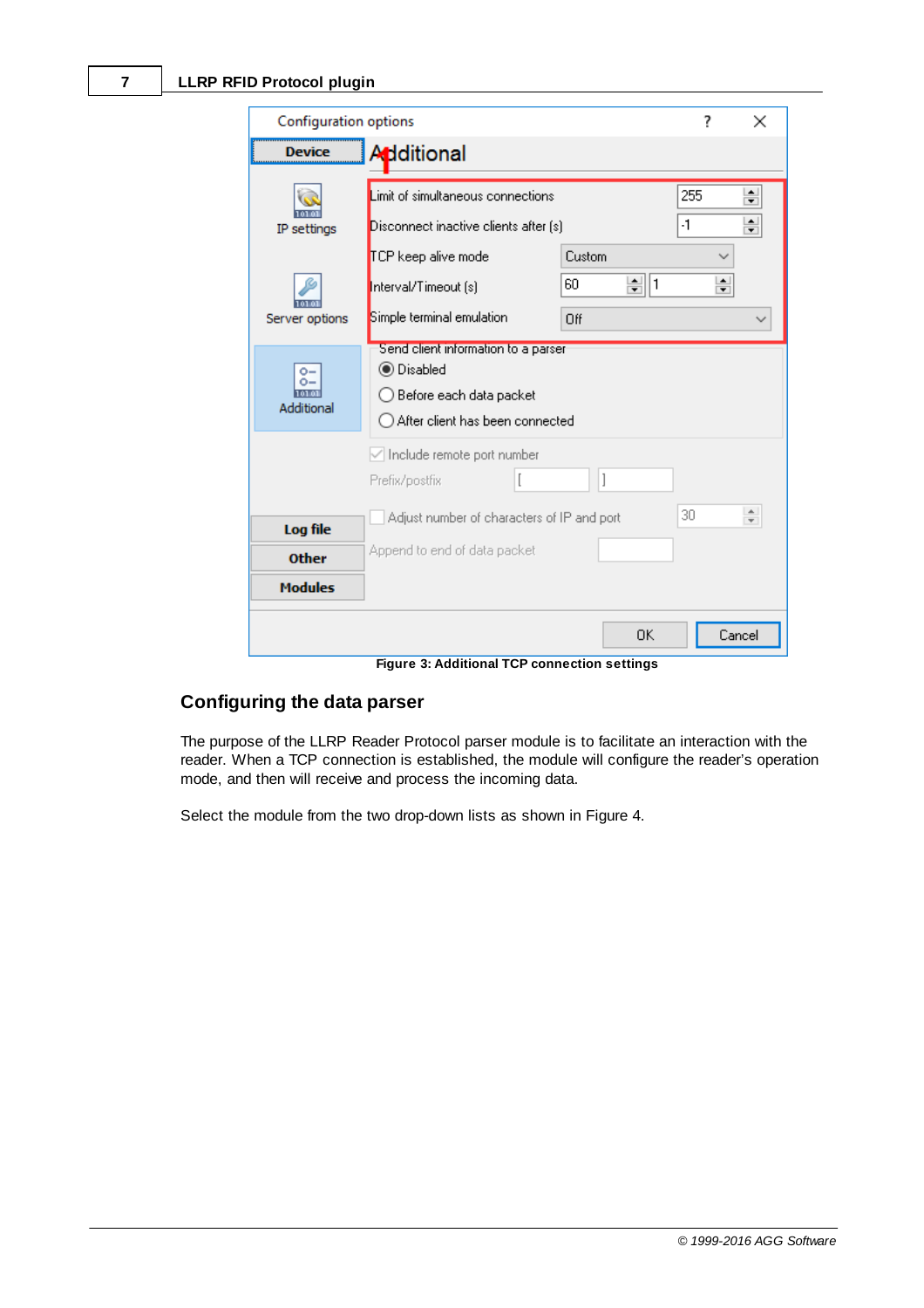| <b>Configuration options</b> |                                                                                | ? | ×      |  |
|------------------------------|--------------------------------------------------------------------------------|---|--------|--|
| <b>Device</b>                | <b>Query Parse Filter</b>                                                      |   |        |  |
| Log file                     | Data query module                                                              |   |        |  |
| <b>Other</b>                 | [LLRP RFID reader protocol (rfidprotocols.dll)                                 |   | Setup  |  |
| <b>Modules</b>               | Paser module                                                                   |   |        |  |
|                              | LLRP RFID reader protocol (rfidprotocols.dll)                                  |   | Setup  |  |
| Query Parse<br>Filter        | Parsing and exporting for data sent<br>Parsing and exporting for data received |   |        |  |
|                              | Select data filter modules                                                     |   |        |  |
| Data export                  | Module name<br>Version                                                         |   |        |  |
| Events handling              |                                                                                |   |        |  |
|                              | Up<br>Help<br>Down                                                             |   | Setup  |  |
|                              | 0K                                                                             |   | Cancel |  |

**Figure 4: Selecting the parser module**

To additionally configure the module, click the "Configure" button next the the selected module. The module configuration window will open (Figure 5).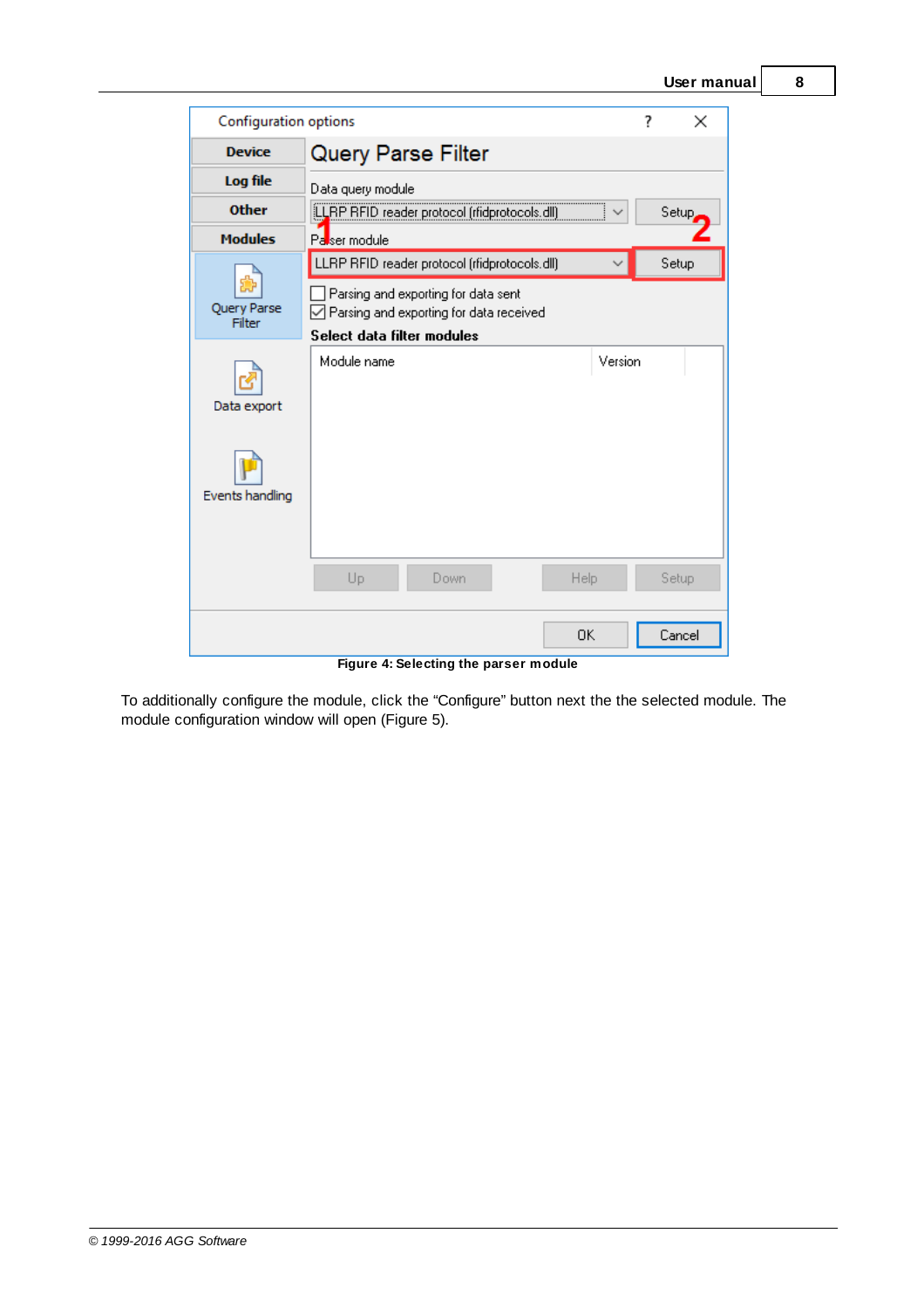| LLRP RFID reader protocol 4.0.17 build 1103                                   |        |                                                    | 7 | × |
|-------------------------------------------------------------------------------|--------|----------------------------------------------------|---|---|
| Read<br>Write<br>Internal events                                              |        |                                                    |   |   |
| Reader operation mode                                                         |        |                                                    |   |   |
| $\boxdot$ Convert time from UTC to local time zone                            |        |                                                    |   |   |
| Start tag detection every N seconds                                           | з      | $\left  \cdot \right $<br>$\overline{\phantom{a}}$ |   |   |
| Detect tags during N seconds                                                  | 1      | $\left  \cdot \right $<br>$\overline{\phantom{a}}$ |   |   |
| Enable antenna only when reading tags                                         |        |                                                    |   |   |
| Client operation mode                                                         |        |                                                    |   |   |
| ◉ Wait for events                                                             |        |                                                    |   |   |
| Group N tags before reporting to client                                       | 0      | ◾<br>$\blacksquare$                                |   |   |
| Poll                                                                          |        |                                                    |   |   |
| Polling interval (sec)                                                        | 3      | $\Delta \omega$<br>$\overline{\phantom{a}}$        |   |   |
| Log data                                                                      |        |                                                    |   |   |
| $\Box$ When tag appears in field of view (FOV)                                |        | Out of FOV timeout (sec)                           |   |   |
| ∸<br>10<br>$\boxdot$ When tag disappears from FOV<br>$\overline{\phantom{a}}$ |        |                                                    |   |   |
| When tag data has been changed                                                |        |                                                    |   |   |
| Every reading                                                                 |        |                                                    |   |   |
| Reader events                                                                 |        |                                                    |   |   |
|                                                                               |        |                                                    |   |   |
| ΟK                                                                            | Cancel |                                                    |   |   |

**Figure 5: Configuring the module**

#### **Reader operation mode**

Use the "Reader operation mode" parameter group to define how the reader should read RFID tags. These parameters will be sent to the reader when a connection is established.

**Convert time from UTC to local time zone** — If this option is turned on, the application installed at the computer will convert the UTC time (sent by the reader according to the LLRP protocol) into the computer's local time. If this option is turned off, the application will not do the conversion but will export the time as received from the reader.

**Start tag detection every N seconds** — If this parameter is not set to zero, the reader will be checking for any tags in its field of view (FOV) at the specified time interval. If this parameter is set to zero, the reader will be continuously checking for any tags in its field of view. This parameter directly affects the amount of data transferred between the reader and the computer. The more the time interval, the less the traffic.

**Detect tags during N seconds** — This parameter defines the time during which the reader will be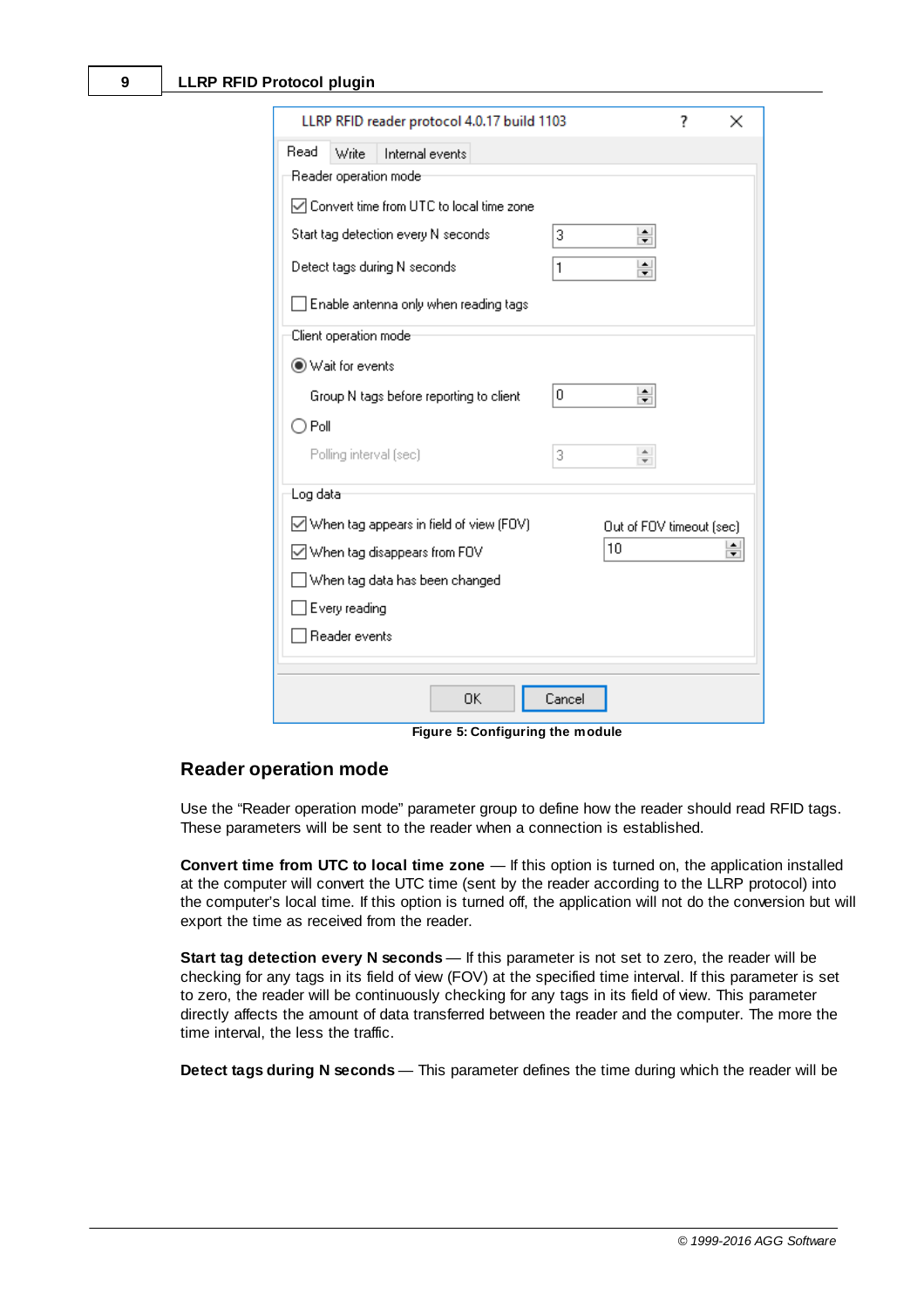polling the tags. It is recommended to set this parameter less than the tag detection interval.

**Enable antenna only when reading tags** — If this option is turned on, the reader will be enabling the antenna only when the tags are being read. If the tag reading interval is sufficiently large, disabling the antenna of the active reader may considerably reduce the reader's power consumption, and may also reduce the level of electromagnetic radiation in the room where the antenna is installed.

Client operation mode

In the terms of the LLRP protocol, the logger is always a client, regardless of the TCP/IP operation mode.

**Wait for events** — In this mode, the logger awaits data from the reader. The reader will start sending data if it detects one or more tags in its FOV. The larger the tag detection interval specified in the reader's settings, the less frequent the events.

Group N tags before reporting to client — This parameter lets you additionally optimize the data transfer from the reader to the computer in the event mode. If this parameter is not set to zero, the data will be sent to the computer if the tag polling interval is over and at least one tag was detected, or if N tags were read within that interval. The reader may read the same tag more than once during the polling interval, so the value of N per se doesn't guarantee that multiple different tags have been read.

**Poll** — In this mode, the logger will be sending a request to the reader at the interval specified in the "Polling interval" field, and check for any data. The tags will be stored and grouped in the reader. It is recommended to use this mode in case of a large number of tags in the FOV, as it considerably reduces the amount of traffic between the reader and the computer. Data logging

Use the "Log data" parameter group to configure pre-filtering of the data read by the reader.

**When tag appears in field of view**" and "**When tag disappears from FOV**" — If these options are turned on, the logger will log the data only at the moment when a tag appears in and/or disappears from the reader's FOV.

**Important!** Configure time synchronization with an accurate time for the reader. A considerable difference between the reader's time and the data collection server's time may cause a false operation of the algorithm that detects tag appearance/disappearance in/from the FOV.

**When tag data has been changed** — Each tag that has been read is characterized by a set of associated data, such as the time of appearance, the number of readings, signal level, etc. If this option is turned on, the data will be logged only if one or more of the associated values change.

**Every reading** — All data read will be logged.

**Reader events** — The reader's additional internal events, such as enabling/disabling of the antenna, connection of a client, etc. will be logged. You can configure the events manually (see "Fine-tuning the reader").

### **Exported variables**

The LLRP Reader Protocol parser module generates variables, which are sent to the data export modules. Before getting to the data export modules, the variables are pre-filtered via the "Data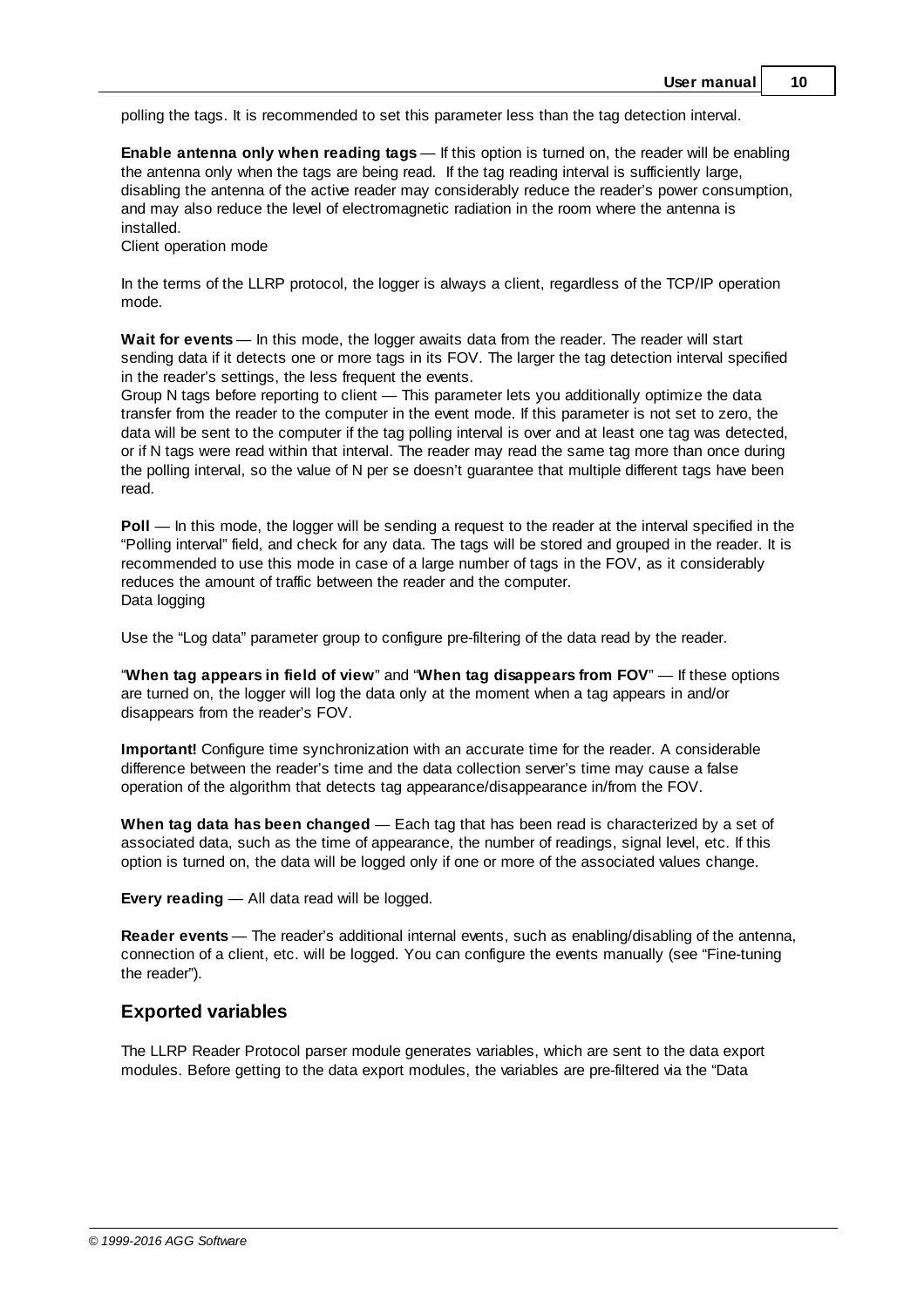#### **11 LLRP RFID Protocol plugin**

logging" parameter group.

Each variable consists of a name and a value of a certain type (see Table 1). In the data export module, you can refer to a variable by its name.

The application works with the reader as follows:

- 1. Data are received from the reader.
- 2. The data are parsed.
- 3. The data are pre-filtered.
- 4. Variables are prepared.
- 5. The prepared variables are sent to each of the enabled filtering modules (see Figure 4). Note that variables for each reading are sent to the filtering modules separately from variables for other readings. If any filtering module has blocked the data, they will not be processed any more (go to Step 7).
- 6. The prepared variables are sent to each of the enabled data export modules (see "Configuring data writing to a Firebird database").
- 7. The variables created at Step 4 are deleted. The variables "live" only while being processed by the filtering modules and/or the data export modules.

| Table 1                                 |                                                                                                                                                                                                                                                                              |           |
|-----------------------------------------|------------------------------------------------------------------------------------------------------------------------------------------------------------------------------------------------------------------------------------------------------------------------------|-----------|
| <b>Name</b>                             | <b>Description</b>                                                                                                                                                                                                                                                           | Data type |
| TAGREPORTDATA EPCDATA                   | Tag identifier                                                                                                                                                                                                                                                               | String    |
| TAGREPORTDATA ANTENNAID                 | Antenna identifier                                                                                                                                                                                                                                                           | Integer   |
| TAGREPORTDATA PEAKRSSI                  | Transmitter's peak value                                                                                                                                                                                                                                                     | Integer   |
| TAGREPORTDATA FIRSTSEENTIMESTAMPU<br>ТC | Date and time of the first tag<br>detection. The time<br>corresponds to one set in the<br>reader. If UTC time is used in<br>the reader, the value will<br>contain UTC time.                                                                                                  | DateTime  |
| TAGREPORTDATA LASTSEENTIMESTAMPUT<br>С  | Date and time of the last tag<br>detection.                                                                                                                                                                                                                                  | DateTime  |
| TAGREPORTDATA TAGSEENCOUNT              | Number of tag detection<br>attempts.                                                                                                                                                                                                                                         | Integer   |
| TAG OUT OF FOV                          | Indicates that a tag has<br>disappeared from the FOV.<br>This variable appears only if<br>you have enabled the logging of<br>tag disappearance from the<br>FOV. If the value of this variable<br>is 1, the data corresponds to<br>the "Tag disappearance from<br>FOV" event. | Integer   |

**Note:** The composition of variables may change. Other variables may be added, depending on how you fine-tune the reader.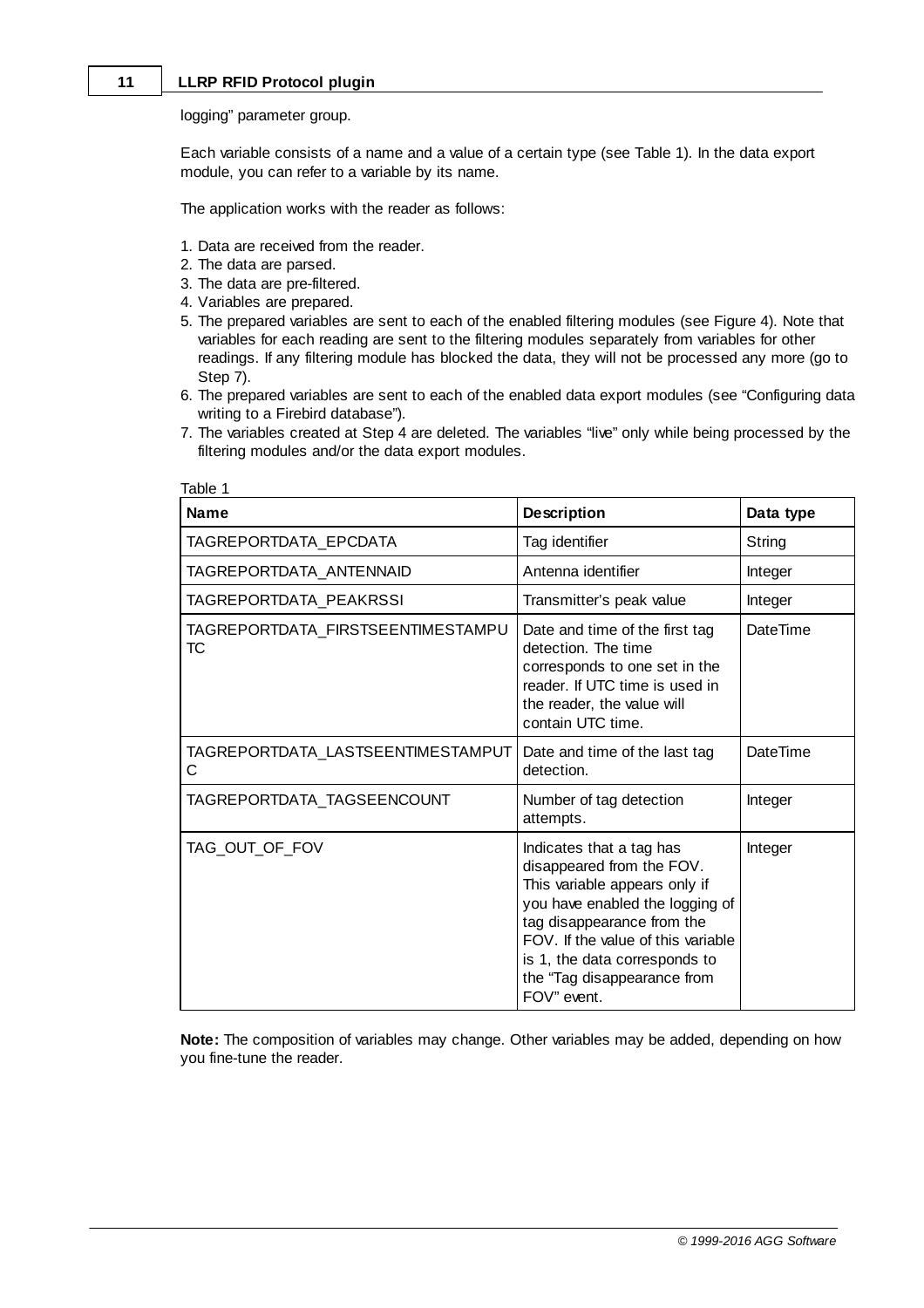#### **Writing data to the tag's memory or a change of the tag's EPC identifier**

You can use the "Write" tab (Figure 6) to write data to the tag's memory (if the tag supports that action). This feature can be used only with tags that support the "Class-1 Gen-2" standard.

| LLRP RFID reader protocol 4.0.17 build 1103<br>?<br>$\times$ |                                                       |  |  |  |  |
|--------------------------------------------------------------|-------------------------------------------------------|--|--|--|--|
| Write<br>Internal events<br>Read                             |                                                       |  |  |  |  |
| Class-1 Gen-2 tags only!                                     |                                                       |  |  |  |  |
| Reader                                                       |                                                       |  |  |  |  |
| IP address                                                   | 192.168.0.15                                          |  |  |  |  |
| Antenna                                                      | $\div$<br>1                                           |  |  |  |  |
| Tag ID (HEX, empty - all tags)                               | 00000123                                              |  |  |  |  |
| Tag memory:                                                  |                                                       |  |  |  |  |
| ◉ Tag ID                                                     |                                                       |  |  |  |  |
| New tag ID (HEX)                                             | 00000123                                              |  |  |  |  |
| Arbitrary data block (DANGEROUS! USE AT YOUR OWN RISK!)      |                                                       |  |  |  |  |
| Memory bank/word pointer                                     | $\blacktriangle$<br>1<br>0<br>$\overline{\mathbf{v}}$ |  |  |  |  |
| Data type:                                                   |                                                       |  |  |  |  |
| ◉ Data (HEX, for example: AB0089)                            |                                                       |  |  |  |  |
| ◯ ASCII text (for example: data)                             |                                                       |  |  |  |  |
| AB0089                                                       |                                                       |  |  |  |  |
|                                                              |                                                       |  |  |  |  |
|                                                              | Write                                                 |  |  |  |  |
| OΚ                                                           | Cancel                                                |  |  |  |  |

**Figure 6: Writing data to the tag's memory**

**IP address** — The reader's IP address. The reader should be duly configured, its IP address should be specified in the TCP/IP settings (see "Configuring the connection with the reader"), and a connection with the reader should be established.

**Antenna** — The number of the reader's antenna located near the tag.

**Tag ID** — A unique identifier of the tag in HEX format.

Select the data writing mode in the "Tag memory" parameter group.

**New tag ID** — A new tag identifier. The application will automatically write the new identifier to the correct memory area.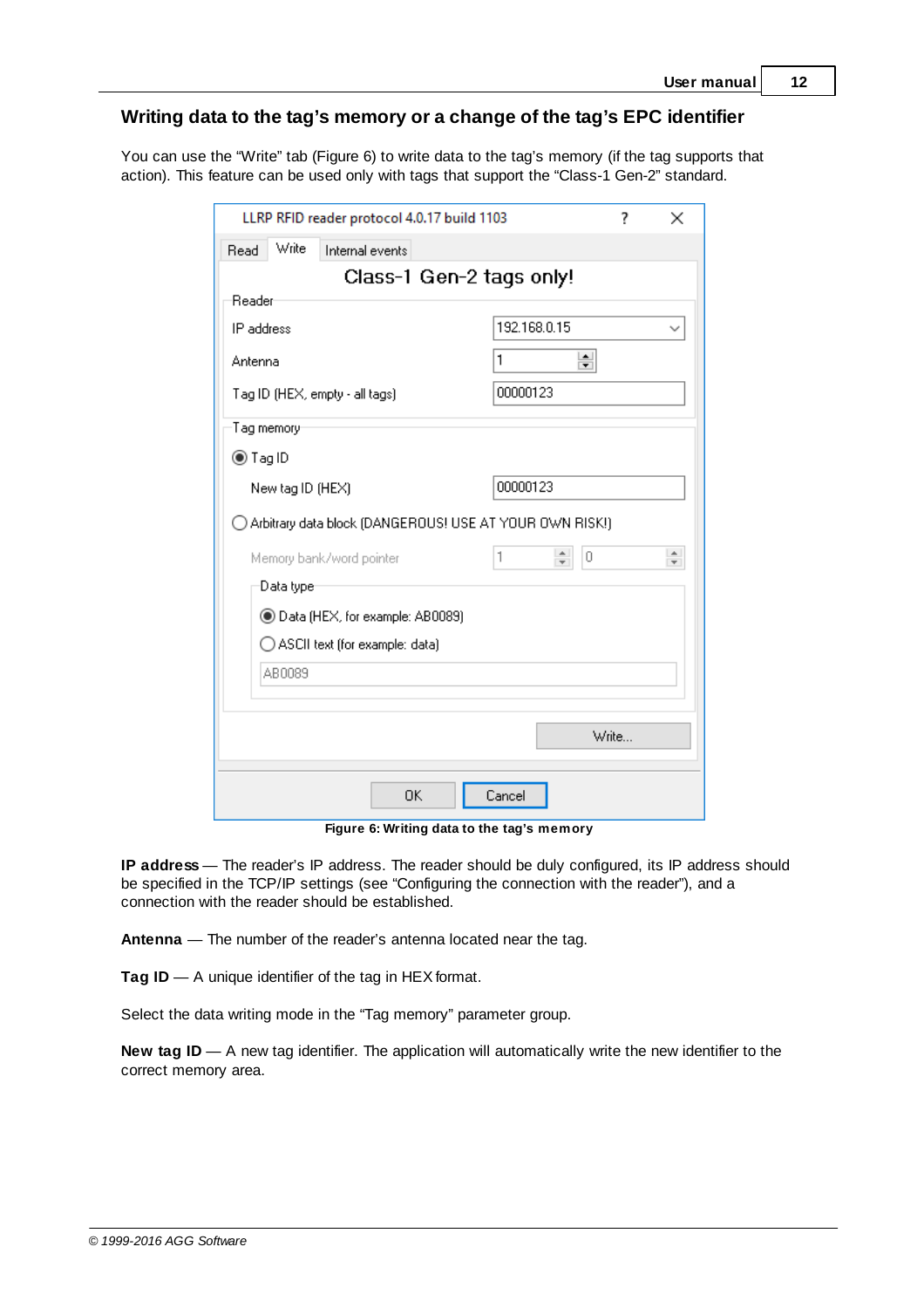**Arbitrary data block** — You can write any data block to any memory bank, starting from any memory cell.

**Memory bank** — The number of the memory bank:

- 0 Reserved block.
- 1 Memory block for storing the identifier.
- 2 Memory block of the TID type.
- 3 Memory block for storing user data.

**WORD pointer** — A memory cell address to start writing data from. Memory cell numbering starts from 0. Each cell's size is 2 bytes (WORD data type).

**Note 1**: A memory cell address should be specified, not a byte address in the memory. As each cell contains 2 bytes, the size of data written (in bytes) should be a multiple of two.

**Note 2**: The size of each memory block depends on the tag's maker.

### <span id="page-15-0"></span>**6 Troubles?**

### **6.1 Possible problems**

**No data for publication/exporting** – no data is passed for exporting. Solution: configure the parser, make sure that one or more variables are declared in the parser.

**Error on binding variable with name %s [%s]** – the error usually occurs if data does not correspond to the specified format. For example, the date and time format does not correspond to the data.

**Unable to disconnect from the database [%s]** and **Unable to connect to a database [%s]** – it is impossible to connect/disconnect to/form the database. You should check the parameters of the database connection. The analysis of the additional information will help you locate the error.

**Database access error [%s]**. Stop operations with the database? – the message appears if an error occurs during an attempt to execute an SQL query if the second variant of reacting to errors is selected. The message implies a "Yes" or "No" answer. The analysis of the additional information will help you locate the error.

**Unable to verify your SQL script [%s]** – the message appears when an attempt to analyze your SQL query fails. Check if the syntax of your SQL query is correct.

**Tested successfully** – the message appears if your database connection is successfully tested. It requires no additional actions.

**Database isn't used** – the message appears if the module is temporarily disabled (the "Temporarily disabled" check box is selected) or the database name field is empty. Check the connection parameters.

**Database isn't selected** - the message appears if the database type is not selected. Check the connection parameters.